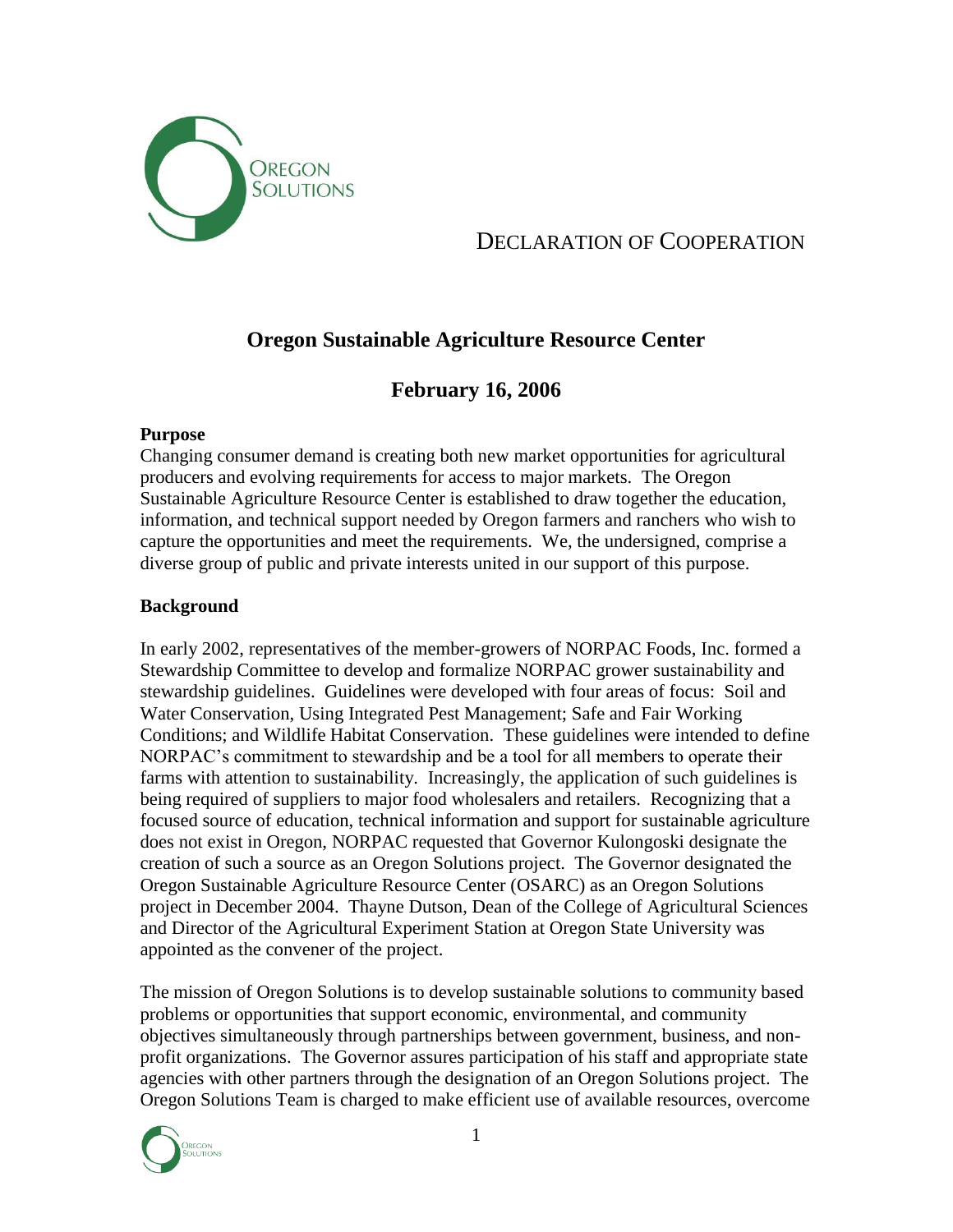potential impediments early on, raise awareness of the project on a statewide level and bring effective partners to the table. The Team commits resources and time to an integrated action plan focused on a successful, sustainable project outcome.

## *Mission*

**The mission of the Oregon Sustainable Agriculture Resource Center is to serve as a source and a clearinghouse for education, information and technical support that is used by resource professionals and by agricultural producers seeking to operate their farms and ranches with a focus on stewardship and sustainability. This mission supports producers as they respond to changing market demand and evolving requirements for market access.**

#### *Vision*

**OSARC serves Oregon agricultural producers as they qualify under certification programs and voluntarily participate in public and private assistance programs. Outcomes include more economically and ecologically sustainable farms and ranches; a more resilient rural economy; stronger bonds between rural, urban, and suburban residents; and a healthier environment for all Oregonians.**

#### *Team Members*

OSU Institute for Natural Resources OSU Extension Service OSU College of Agricultural Sciences NORPAC, Inc. Tillamook County Creamery Association Wilco Cooperative Pendleton Grain Growers, Inc. Oregon Cherry Growers, Inc. Agricultural Cooperative Council Food Alliance Salmon-Safe Oregon Tilth, Inc. Defenders of Wildlife Oregon Water Trust Xerces Society Celilo Group Media, Inc. Eugene Water and Electric Board Oregon Association of Conservation Districts USDA Natural Resources Conservation Service Oregon Department of Agriculture

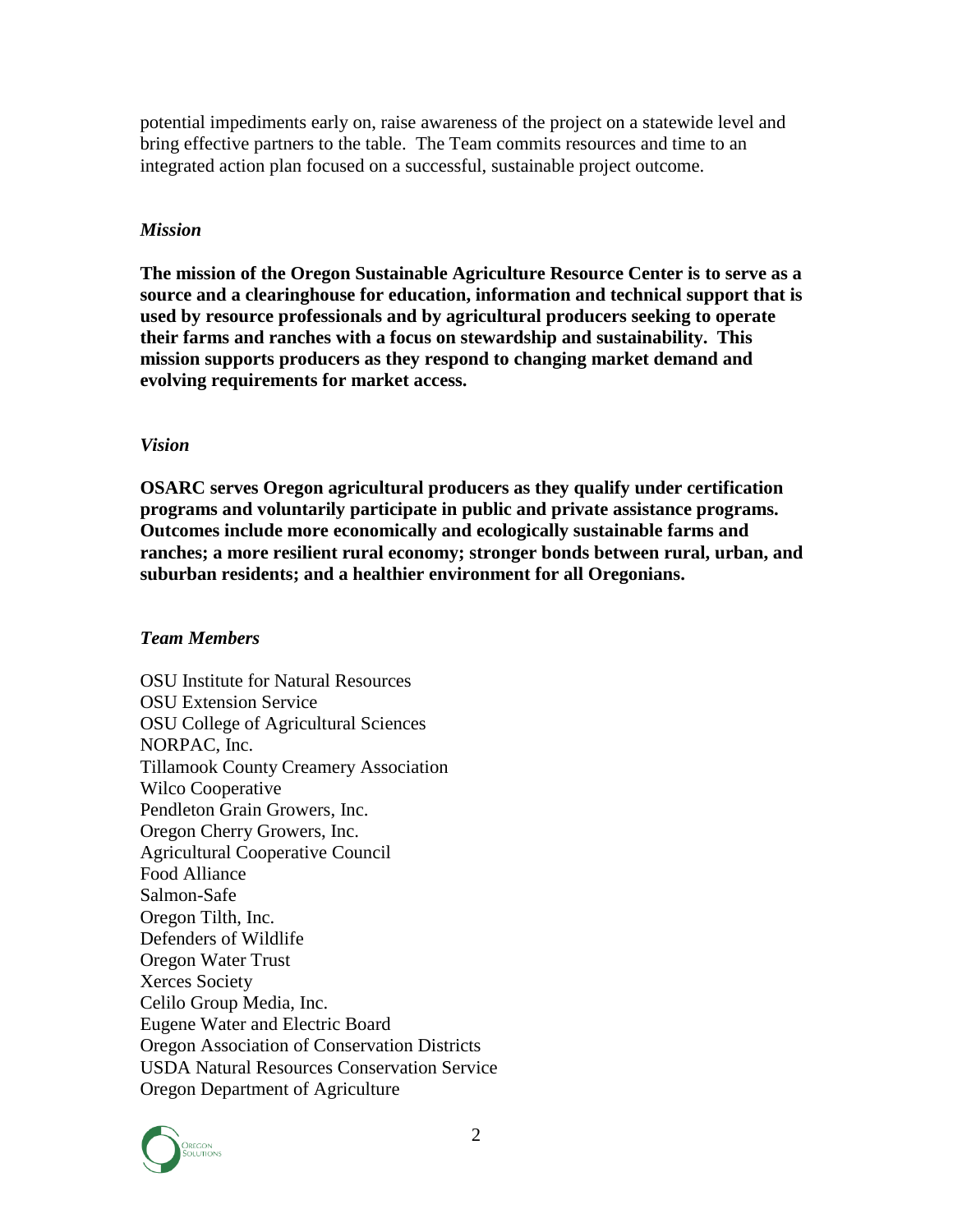Oregon Department of Energy Oregon Occupational Safety and Health Division Oregon Department of Fish & Wildlife Oregon Department of Environmental Quality Oregon Water Resources Department Oregon Watershed Enhancement Board Governor's Economic Revitalization Team

## *The Focus on Stewardship and Sustainability*

The market is reflecting a growing focus on stewardship and sustainability that incorporates a variety of interests and features. Among the driving forces are:

- o The desire by producers and consumers to differentiate among otherwise similar agriculture products.
- o The desire to develop markets for products with particular production and /or quality attributes.
- o The desire of consumers to "shop their values."
- o Public willingness to provide incentives and rewards to producers who supply public amenities, such as reduced erosion, higher quality and quantity of surface and groundwater, cleaner air, fish and wildlife habitat, and greater energy efficiency.
- o The need to strengthen and diversify Oregon's rural economy.
- o The need to strengthen the bonds among rural, urban and suburban Oregonians.

## *Structure*

OSARC will be structured to accomplish its purpose of providing complete, timely and organized education, information and technical assistance to Oregon farmers and ranchers as they response to, and capture the opportunities afforded by, the drivers listed above.

At this time it is envisioned that OSARC will comprise:

- o An **Administrative Council** to act as a board of directors and to take fiduciary responsibility and approve policy for OSARC,
- o **Technical groups** to develop and manage the delivery of educational programs and technical information and assistance, and
- o A **grant writing group** to pursue federal, state and private grants to forward the work of OSARC.

Agricultural producers and resource professionals become frustrated when there are inconsistencies in regulations, procedures, and qualifications between government agencies. The **Administrative Council** will also serve as a forum that identifies and works to resolve such inconsistencies.

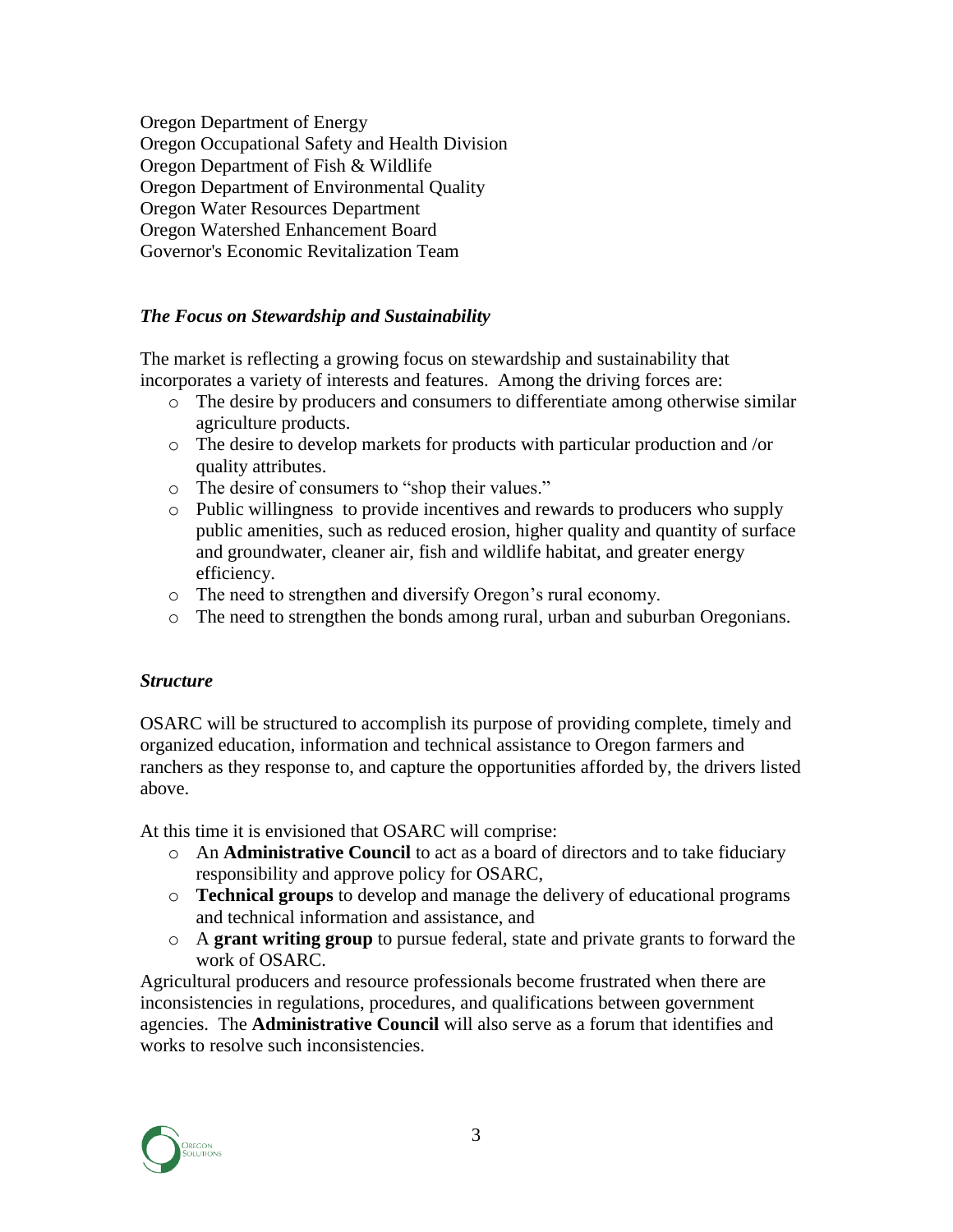## *Initial Technical Subject Areas*

The following are suggested as initial technical subject areas. These areas are common to many current certification programs responding to markets forces. Other areas may be added in the future.

*(The following are descriptive, but not exhaustive examples of the subject areas)*

#### **Soil and Water Conservation**

Enhance soil quality and control erosion by a systems approach of agronomic and/or mechanical practices such as plant cover, crop rotation, cover crops, and other methods. Protect water quality by conservation tillage, maintaining healthy functioning buffer and riparian zones, and through proactive animal waste management. Adopt irrigation methods that conserve water and energy. *(revised by Administrative Council on June 12, 2006)*

#### **Pest and Disease Management**

Employ prevention and management methods that are least harmful, ecologically disruptive and have minimal environmental impacts. Strategies may include biological, cultural, mechanical and chemical methods. *(revised by Administrative Council on June 12, 2006)*

## **Safe and Fair Working Conditions**

Provide safe and healthy working conditions for employees and family members through pesticide handler/applicator safety, hazardous materials management, sanitation and general safety. Provide fair working conditions through employee input, grievance policies and procedures, labor/management communication, hiring practices, nondiscrimination, work force development, compensation practices, worker housing, and family support services.

#### **Fish and Wildlife Habitat Conservation**

Conserve and enhance habitat for native fish and wildlife, with a focus on at-risk species and habitats. On working lands, modify management activities to provide vegetative cover, food, and water. In natural areas and on retired lands, provide landscape connectivity, structural complexity, and restore or protect wetlands, riparian areas, floodplains, prairies, woodlands, and other at-risk habitats.

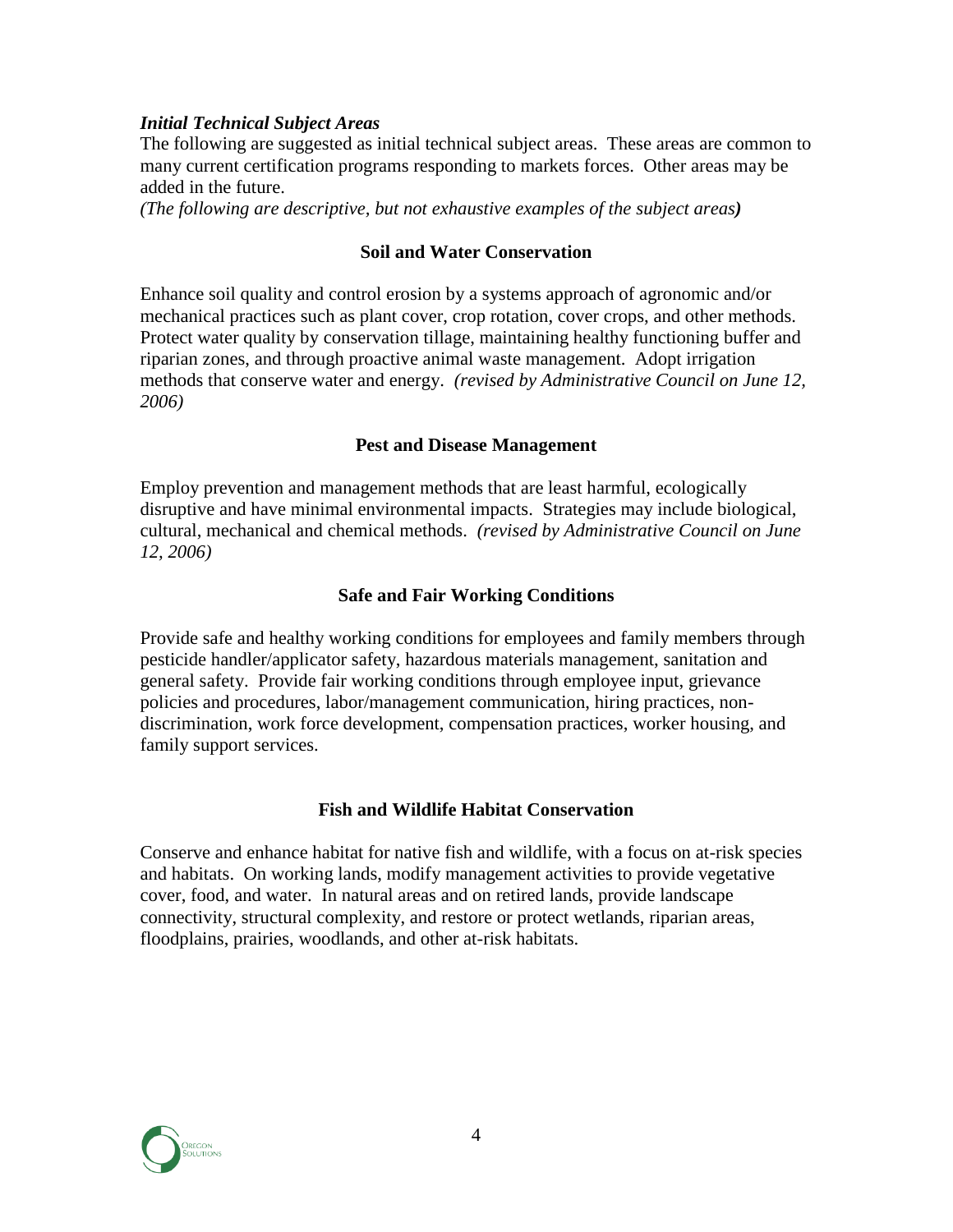## *Cooperative Activities*

To carry out the mission of OSARC, we the undersigned cooperating public/private partners agree to:

- o **Cooperate** in providing educational materials and programs to target audiences of producers.
- o **Cooperate** in providing technical information and support responding to producer requests.
- o **Cross-reference** regulation and government program standards with the standards of the various certification programs for the benefit of producers who wish to participate in these programs.
- o **Provide staff and resources** to accomplish the above.
- o **Seek recurring funding** to establish and staff OSARC.

## *Declaration*

**Oregon State University Institute for Natural Resources Extension Service**

**College of Agricultural Sciences**

Oregon State University will host the development of OSARC to be housed within the Institute for Natural Resources with the assistance of the public/private partnership. Development will proceed as committed resources allow. Within OSU, OSARC will draw together faculty and staff, educational materials and programs around the focus on agricultural stewardship and sustainability. OSU will provide leadership for the Administrative Council and assign staff to each of the technical groups as they are established. OSU will cooperate with partners in the development and distribution of OSARC materials, incorporate OSARC materials and partners in its educational programs, respond quickly to producer requests, and put producers in contact with appropriate OSARC partners. OSU will commit staff and financial resources to the establishment and maintenance of OSARC as recurring resources become available.

de Luterman

A. Scott Reed

Scott Reed, Dean and Director, OSU Extension Service

Though & Dutson

Thayne Dutson, Dean and Director, OSU College of Agricultural Sciences and Agricultural Experiment Station

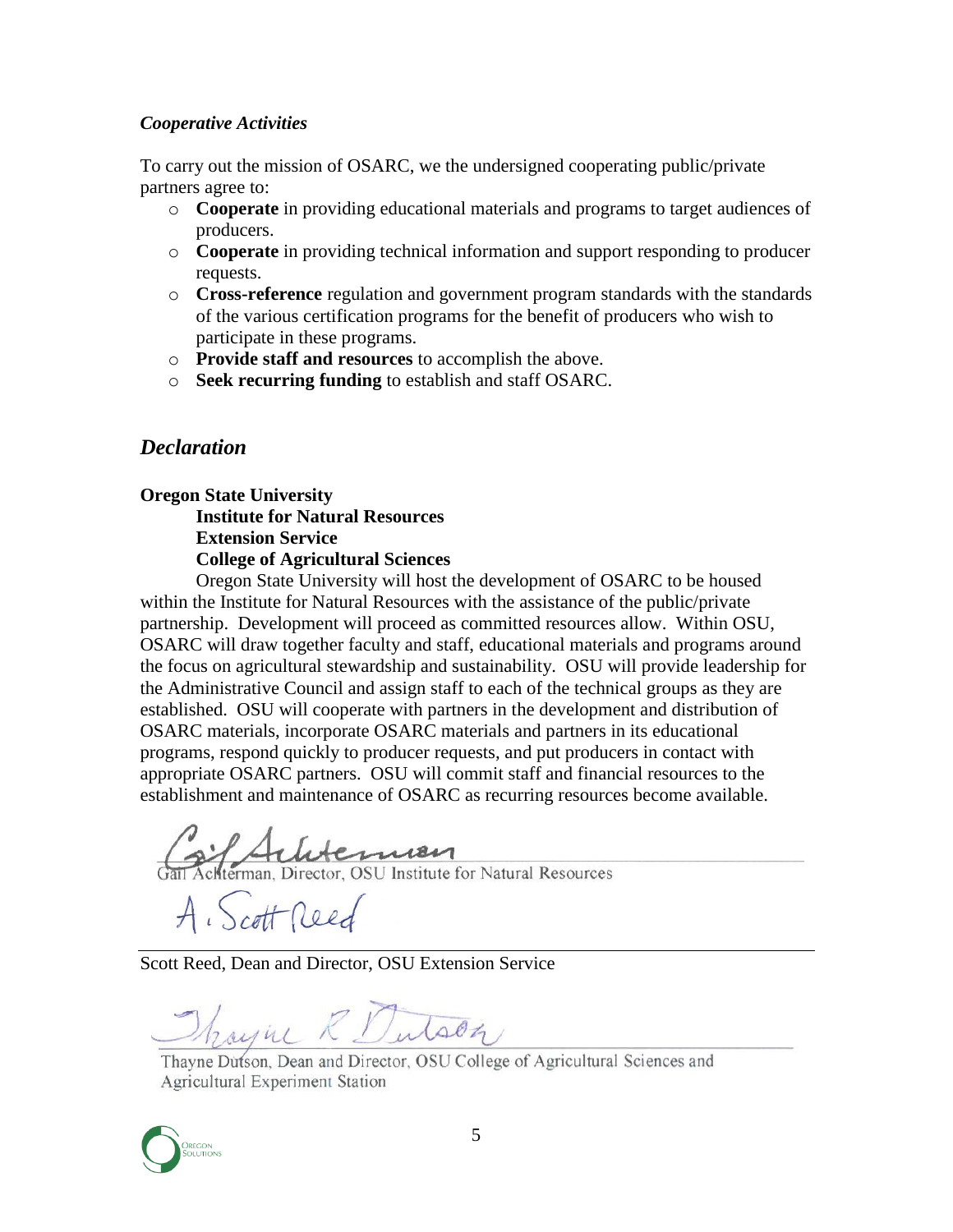#### **NORPAC Foods, Inc.**

NORPAC will further the work of OSARC by assigning staff and member-grower representatives to the Administrative Council and technical groups, by continuing its financial contributions and encouraging others to do the same, and by building political support for the programs of OSARC in the agricultural community and the legislature.

Cuol Grandson

## **Tillamook County Creamery Association**

The Tillamook County Creamery Association will support the Mission of the Oregon Solutions project and the Oregon Sustainable Agriculture Resource Center by allocating staff to the Administrative Council and technical groups, by contributing financially to further the work of OSARC and by promoting OSARC within the dairy community and the legislature.



## **Wilco Cooperative**

Wilco will support the Mission of the Oregon Solutions project and the Oregon Sustainable Agriculture Resource Center by allocating staff to the Administrative Council and technical groups, by contributing financially to further the work of OSARC and by promoting OSARC within the community and the legislature.

Day C. U ////

## **Pendleton Grain Growers, Inc.**

Pendleton Grain Growers, Inc will support the Mission of the Oregon Sustainable Agriculture Resource Center by committing to promote OSARC to our producer members in dryland and irrigated agriculture and active livestock producers in our trade area. PGG will further the work of OSARC by assigning staff to the Administrative Council and technical groups and provide ongoing financial and technical contributions.

albert form

Al Gosiak, President and CEO

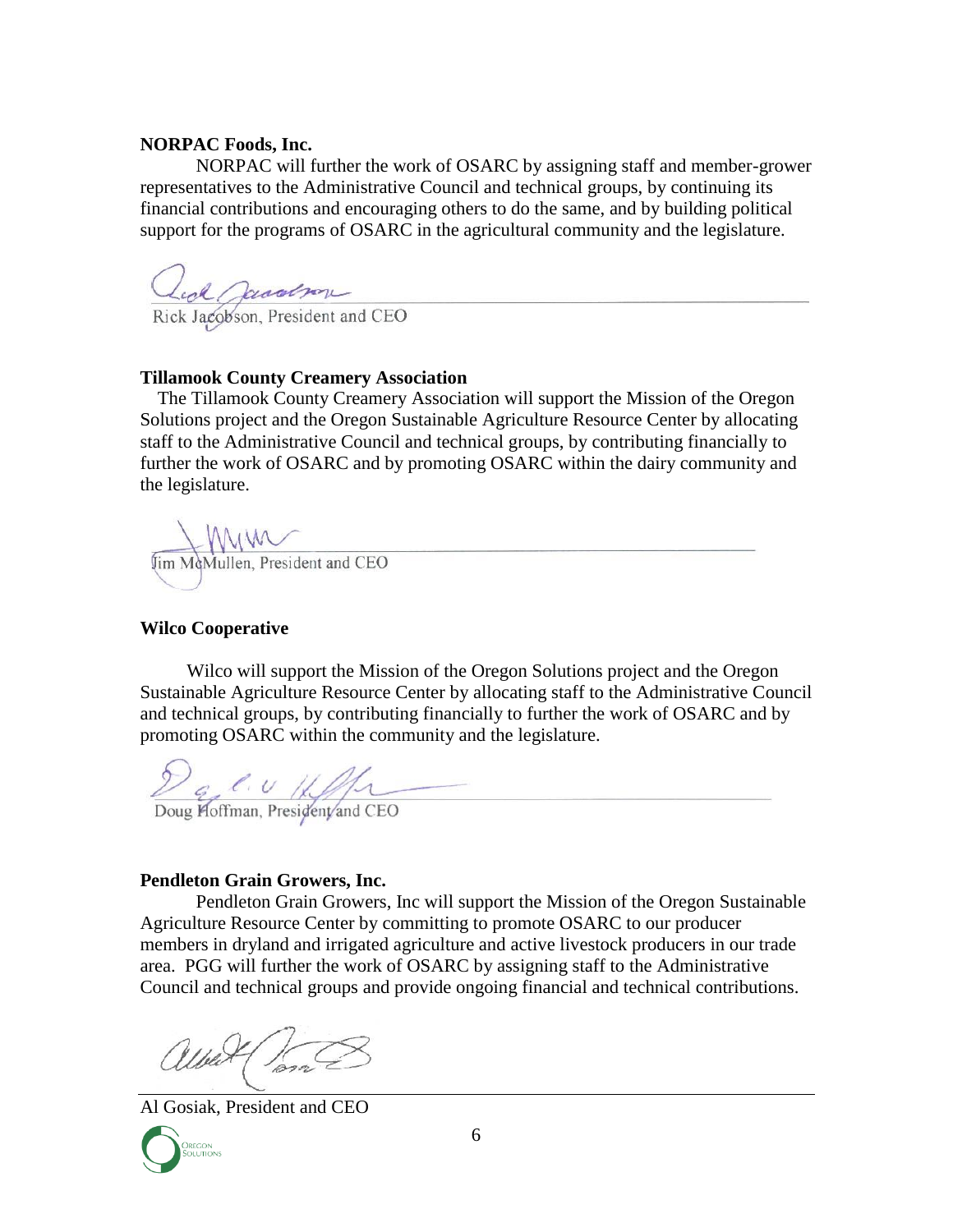#### **Oregon Cherry Growers, Inc.**

Oregon Cherry Growers, Inc. will support the mission and work of OSARC and commits to contributing resources in the form of representatives to the Administrative Council and technical groups and financial contributions. In addition we will promote the mission and practices to our membership, the grower community and the legislature.

Ed Johnson, President and CEO

## **Agricultural Cooperative Council**

The Agricultural Cooperative Council will actively participate as a team member with the Oregon Sustainable Agriculture Resource Center by allocating staff to further the work of OSARC; by promoting OSARC within the agricultural cooperative community; and by participating in legislative efforts that enhance the work of OSARC.

John McCulley, Executive Secretary

#### **Food Alliance**

Food Alliance will assign a member to the Administrative Council and advocate for additional funding for OSARC. Food Alliance offers its certification standards as an organized listing of well-accepted "best practices" for sustainable agriculture, covering most crop and animal production systems.

Seott Exo, Executive Director

#### **Salmon-Safe**

Salmon-Safe offers its certification standards as a set of field-tested and marketproven best management practices for ecologically sustainable agriculture, particularly with respect to protection of water quality and wildlife habitat. Salmon-Safe also will advocate for additional funding for OSARC and participate in technical work groups as needed.

Dan Kent, Managing Director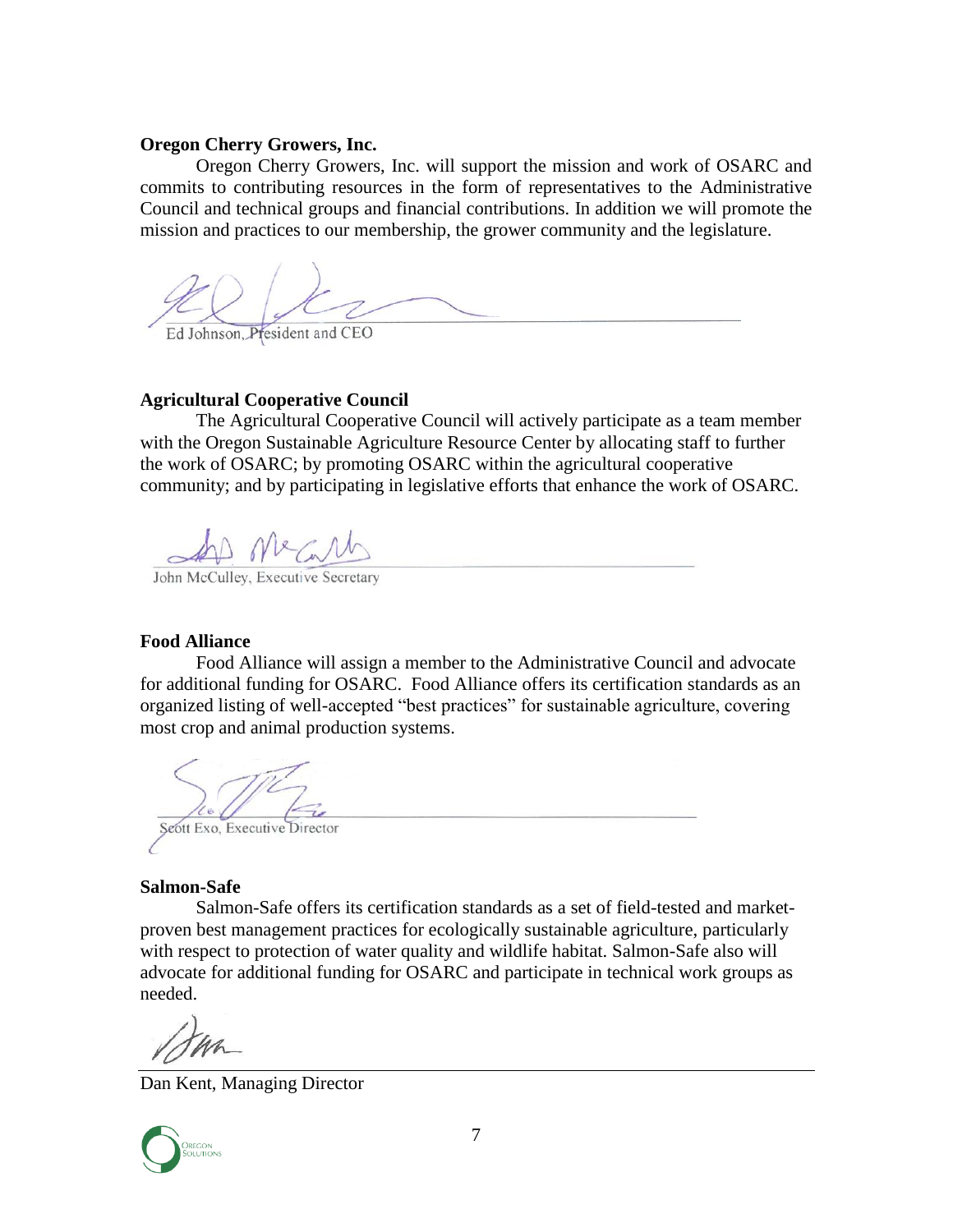#### **Oregon Tilth, Inc.**

Oregon Tilth will assign a staff representative to the Administrative Council. As a USDA-accredited certification agent under the National Organic Program, Oregon Tilth will assist the work to cross-reference USDA organic standards with other government programs, regulations and private certification programs. Oregon Tilth will link its web-based resources with those developed by OSARC.

John Hoster/Executive Director

#### **Defenders of Wildlife**

Defenders of Wildlife will assign a staff representative to the Administrative Council and provide leadership to the Fish and Wildlife Habitat Conservation technical group. Defenders will solicit funds to develop the fish and wildlife component of OSARC and will advocate for additional funding for OSARC. Defenders will link and integrate its resources with those developed by OSARC.

Sara Vickerman, Director, Northwest Office

#### **Oregon Water Trust**

Oregon Water Trust will assign a representative to serve on the Fish and Wildlife Habitat Conservation technical group and on the Soil and Water Conservation group if appropriate. The person responsible for ensuring our participation will be the Executive Director, Fritz Paulus. OWT will provide technical support and landowner assistance regarding cooperative, free-market approaches to restore surface water flows for healthier streams in Oregon.

Carol Q, My le Chan

#### **Xerces Society for Invertebrate Conservation**

The Xerces Society will serve on the Fish and Wildlife Habitat Conservation technical group, providing information on the conservation of native pollinator insects in agricultural landscapes and management expertise for the conservation of endangered invertebrates. Xerces will advise the Administrative Council concerning these subject areas as needed.

Scott Hoffman Black, Executive Director

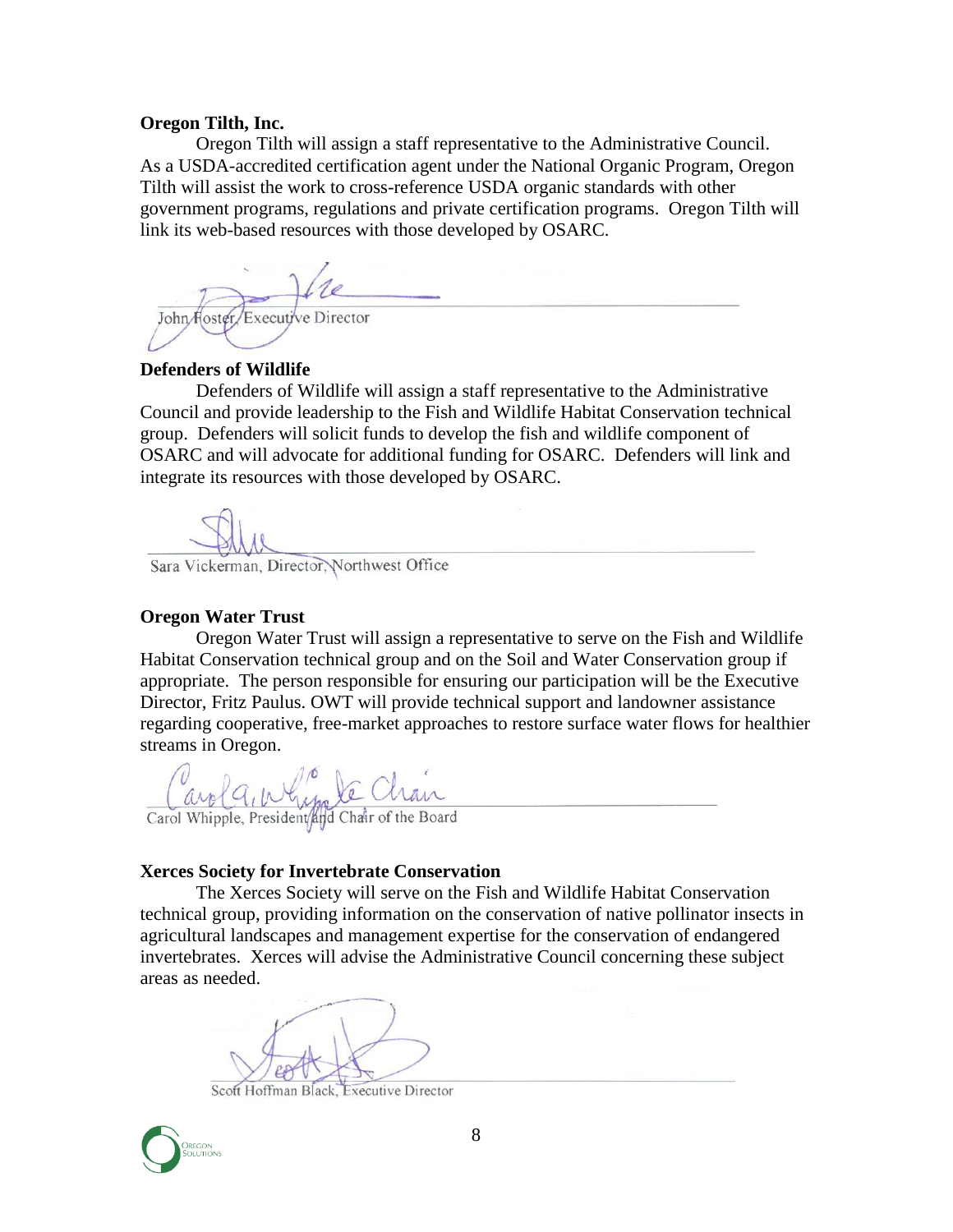#### **Celilo Group Media, Inc.**

Celilo Group Media will be an active participant on the Administrative Council. Celilo Group Media will support OSARC's efforts by fundraising for, creating, publishing and distributing the annual *Farming Sourcebook* – a publication directly complementary to OSARC's mission. Celilo Group Media will coordinate with team members of each technical group in the production of content for the *Farming Sourcebook.* Technical groups will have ability to review and suggest changes to relevant content. Each partner of OSARC will have access to an online version of the *Farming Sourcebook* to post on their websites. Partners will also have access to printed copies of the *Farming Sourcebook* to distribute directly to farmers and ranchers, agricultural professional, staff and others. Celilo Group Media asks to be considered as a contractor when OSARC is ready to create its website.

Nik Blosser, President

#### **Eugene Water and Electric Board**

The Eugene Water & Electric Board (EWEB) will assign a staff representative to the Administrative Council and the Soil and Water Conservation and Pest and Disease Management technical groups. In addition, EWEB will advocate for additional funding for OSARC through collaborative efforts in the McKenzie Watershed. EWEB will strengthen OSARC through development of the McKenzie Agriculture and Water Management System (MAWMS) as a mechanism to support growers in the transition to sustainable agriculture. MAWMS will be an interactive website that creates a marketlike environment to coordinate regional food demand with McKenzie grown crops. MAWMS provides growers easy access to technical information, markets and financial assistance to enhance existing crop production through sustainable practices or transition to other crops to take advantage of favorable local market conditions. OSARC will be able to incorporate its vision into MAWMS and learn from the implementation of this tool in the McKenzie Watershed.

Randy Berggren, General Manager

#### **Oregon Association of Conservation Districts**

The Oregon Association of Conservation Districts will participate as a member of the Administrative Council and on the technical groups as appropriate. OACD will cooperate with OSARC partners in educational programming and will assist in the development and dissemination of OSARC materials.

In a McGrald

John McDonald, Presider

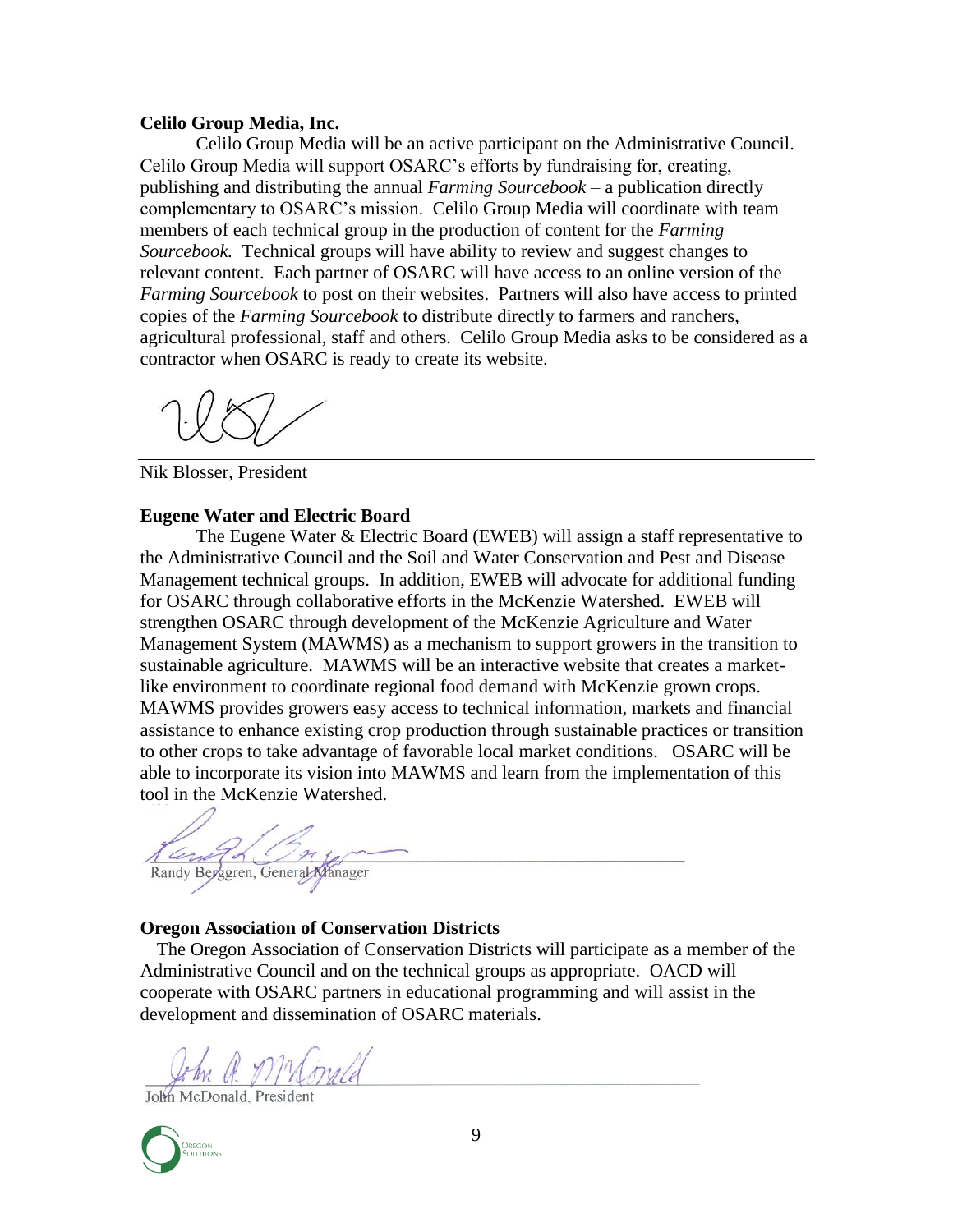#### **USDA Natural Resources Conservation Service**

The USDA Natural Resources Conservation Service will provide leadership to the Soil and Water Conservation technical group. NRCS will assign staff to the other technical groups and Administrative Council as appropriate; link its web-based resources through OSARC; and help identify potential USDA NRCS grant opportunities to support the work of OSARC. NRCS will also provide technical consultation to the grant writing group on an as-needed basis.

Bob Graham, State Conservationist

#### **Oregon Department of Agriculture**

The Oregon Department of Agriculture will provide \$3,000 toward the development costs of OSARC. ODA will provide leadership to the Pest and Disease Management technical group and assign staff representation to the Administrative Council and the Soil and Water Conservation and Fish and Wildlife Habitat Conservation technical groups. ODA will link its resources and programs through OSARC and assist the work to cross-reference regulation and government program standards with the standards of the various certification programs.

Katy Coba, Director

#### **Oregon Department of Energy**

The Oregon Department of Energy will provide \$5,000 toward the development costs of OSARC and assign a staff representative to the Administrative Council. ODE will participate and contribute to the energy aspects of the soil and water conservation technical group and the pest and disease management technical groups. ODE will advise and assist the grant writing group in pursuing funding for the energy conservation aspects of the work of OSARC.

Michael Grainey, Director

#### **Oregon Occupational Safety and Health Division**

The Oregon Occupational Safety and Health Division will provide leadership to the Safe and Fair Working Conditions technical group. Oregon OSHA will provide staff resources to jointly provide training, assistance and guidance in the development of publications and links on OR-OSHA's website to other web resources.

Marily Schurt Je Michael Wood

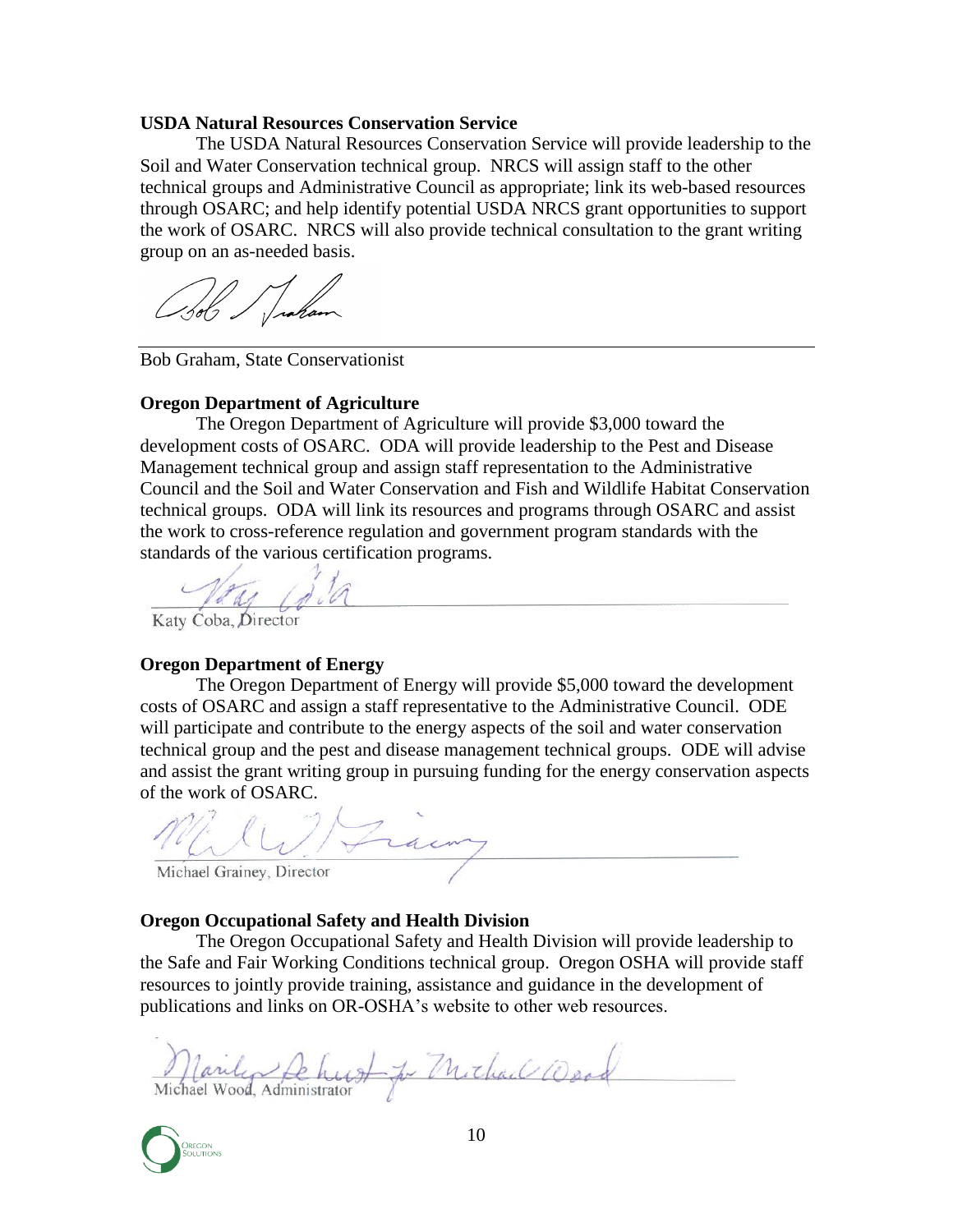#### **Oregon Department of Fish and Wildlife**

The Oregon Department of Fish and Wildlife will appoint a representative to the Fish and Wildlife Habitat Conservation technical group. The person responsible for ensuring our participation will be Eric Rickerson, Wildlife Habitat Program Manager in our Salem Headquarters. ODFW staff, through the leadership of Eric Rickerson and Chris Wheaton, Northwest Regional Manager, will provide information about and technical assistance for ODFW's landowner assistance programs. These programs promote voluntary conservation of Oregon's fish and wildlife resources.

EEG

Roy Elicker, Interim Director

#### **Oregon Department of Environmental Quality**

The Oregon Department of Environmental Quality will assign a member to the Administrative Council and help identify potential EPA grant opportunities to support work in the development of information for OSARC. DEQ will assist with seeking grant funds from identified potential opportunities, including assistance with development and review of grant applications. DEQ will provide technical consultation to the grant writing group on an as-needed basis. Potential EPA grant opportunities may include Clean Water Act Section 319 grants, Environmental Education Grants, and others.

Stephanie Hallock

Stephanie Hallock, Director

#### **Oregon Water Resources Department**

The Oregon Water Resources Department will assign a member to the Administrative Council and will participate in the Soil and Water Conservation technical group. WRD will also provide technical assistance on water resource issues to other technical groups and the Administrative Council as needed.

Phil Ward, Director

#### **Oregon Watershed Enhancement Board**

The Oregon Watershed Enhancement Board will assign a member to the Administrative Council and entertain grant applications for OSARC programs that further the Oregon Plan for Salmon and Watersheds.

SomBC Tom Byler, Director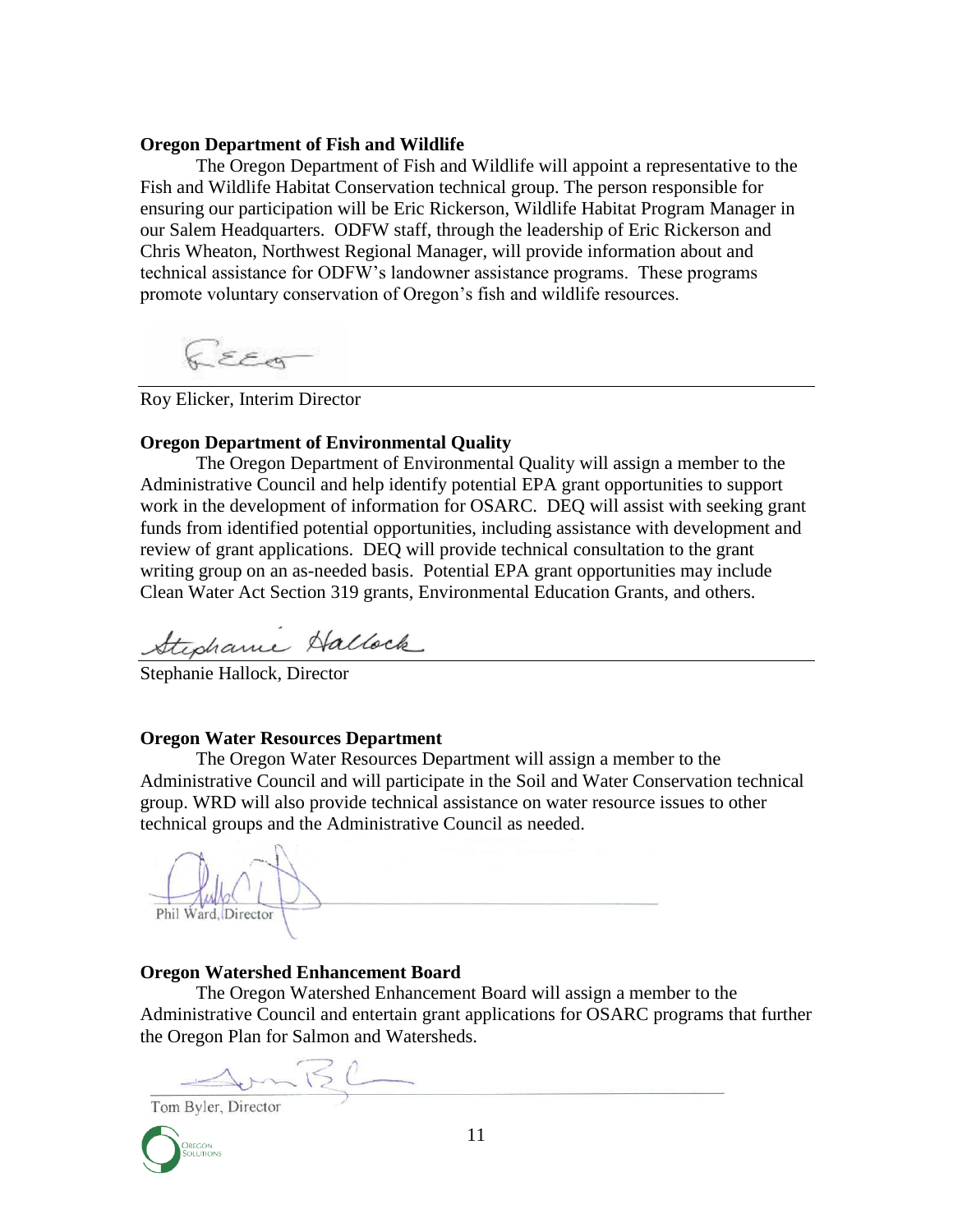## **Governor's Office and the Economic Revitalization Team**

The Oregon Sustainable Agriculture Resource Center is an excellent example of a lasting solution that simultaneously addresses economic, environmental, and community well-being. The Governor's Office created the Oregon Solutions approach to help address complex issues with sustainable solutions. To this end, Governor Kulongoski's Office will continue to support OSARC in concept and is interested in developing and assisting with needed administrative policy. The Governor's Willamette Valley Economic Revitalization Team coordinator or his designee from the Willamette Valley ERT will participate on the Administrative Council.

 $\sim$  Not

Ray Naff, Director